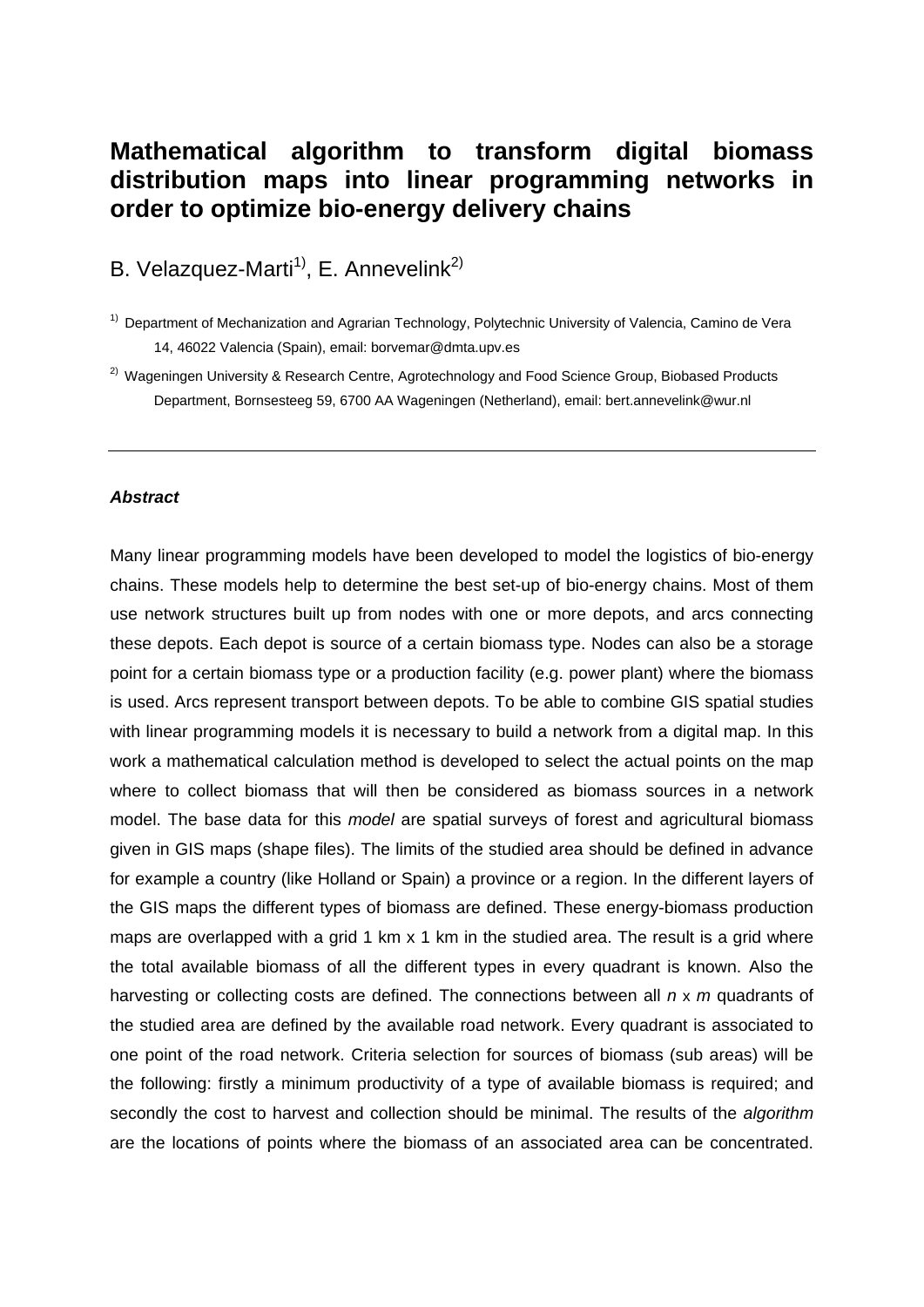These obtained points of biomass collection are then taken as source nodes in the network during the implementation of the logistics models. In the next step the network is analyzed by linear programming techniques to supply the optimal position of energy plants or factories given the available biomass sources.

# *1. Introduction*

Modelling the logistics of bio-energy chains helps to determine the best set-up of bio-energy systems. By means of computer models developed for bio-energy chains either one specific objective can be optimized by linear programming or several heterogeneous objectives can be combined by applying goal programming: maximize profits, minimize costs, minimize greenhouse gas emissions, maximize energy returns, minimize energy use, and maximize energy profit. A mathematical model developed by Wageningen University & Research Centre is called *Bioloco (Biomass Logistics Computer Optimization*) (Annevelink & de Mol, 2007; Diekema, et al., 2005). This is an optimization model, which uses integer linear programming. Input for *Bioloco* is a network structure with all relevant parameters (Figure 1). These parameters are costs figures (e.g. transport costs per km, pre-treatment costs, energy conversion costs, etc.), but also capacity constraints or parameters describing the storage losses or seasonality's in supply or demand. A file with all input data needed for the optimization is generated from a dedicated database. *Bioloco* is a system to analyze biomass network models. The network model is built up from nodes with one or more depots, and arcs connecting depots. Each depot is source of a biomass type, a storage point for a certain biomass type or production facility (e.g. power plant) where the biomass is used. Arcs represent transport between depots, combined with pre-treatment for loading and/or for unloading, taking into account: seasonal fluctuations in supply and demand; moisture losses due to drying; dry-matter losses due to biological processes (heating). The flows in the network are regulated by the demand of the production facilities and the supply of the sources.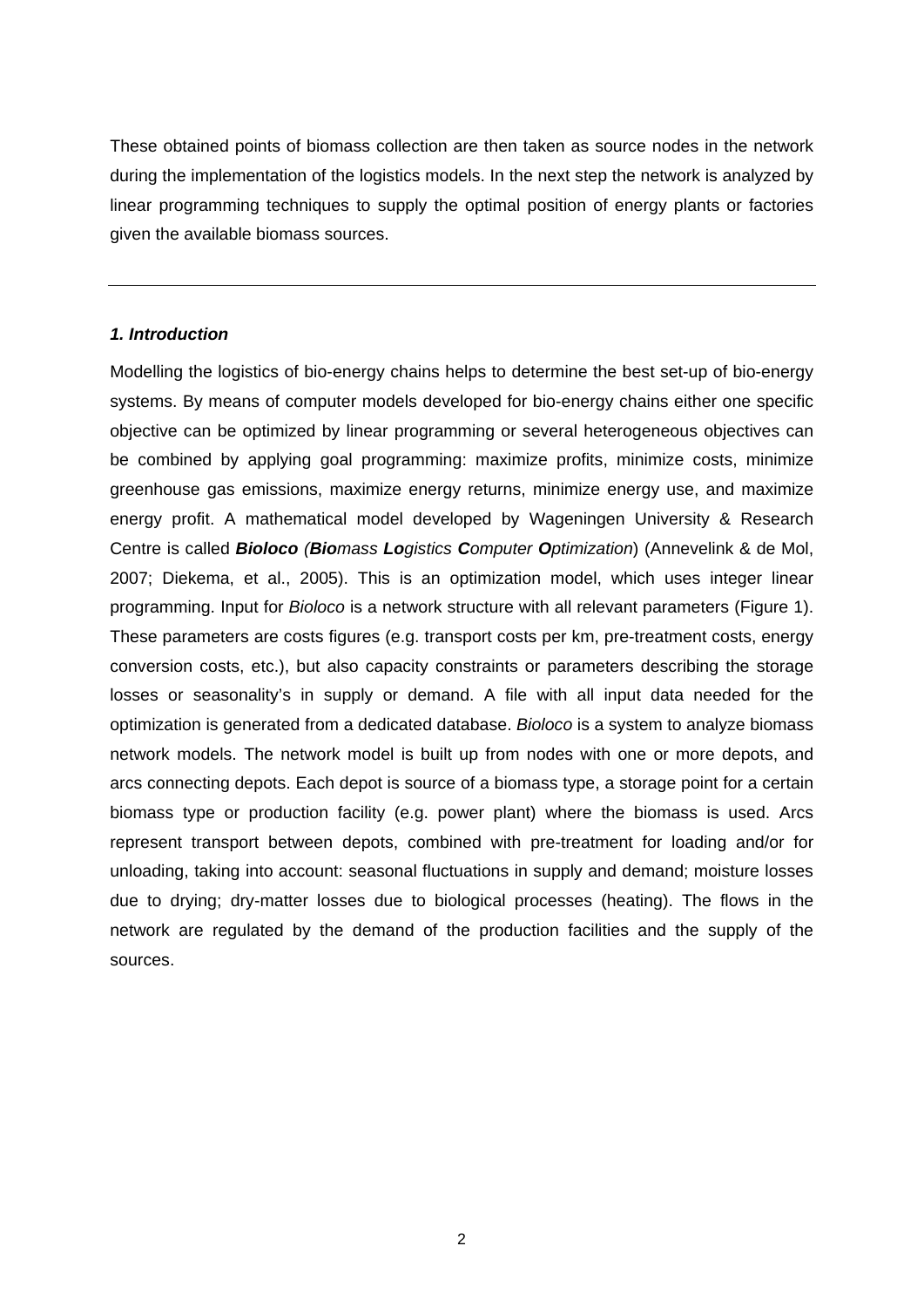

Figure 1. Example of a network model in Bioloco

To be able to combine GIS spatial studies with linear programming models like Bioloco it is necessary to build a network from a map. An approach to achieve the combination of GIS maps with network models like *Bioloco* is given by the *Borvemar model*. The objective of the *Borvemar model* is to find possible locations where biomass can be collected. The selected points to collect biomass can be considered as biomass sources in the network model of *Bioloco*.

## *2. The Borvemar, mathematical model to select biomass collection points*

The Bioloco model can only handle a limited number of source locations during the optimization procedure. Otherwise the problem would become too big to solve. Therefore the high number of detailed areas within a GIS map have to be combined into larger subareas that each contain several quadrants of the GIS map. So the objective of the Borvemar model is to combine quadrants of the GIS map in order to locate biomass source points (subareas) for the implementation within the *Bioloco model.* The base data for this Borvemar model are spatial surveys of forest and agricultural biomass given in GIS maps (shape files). They give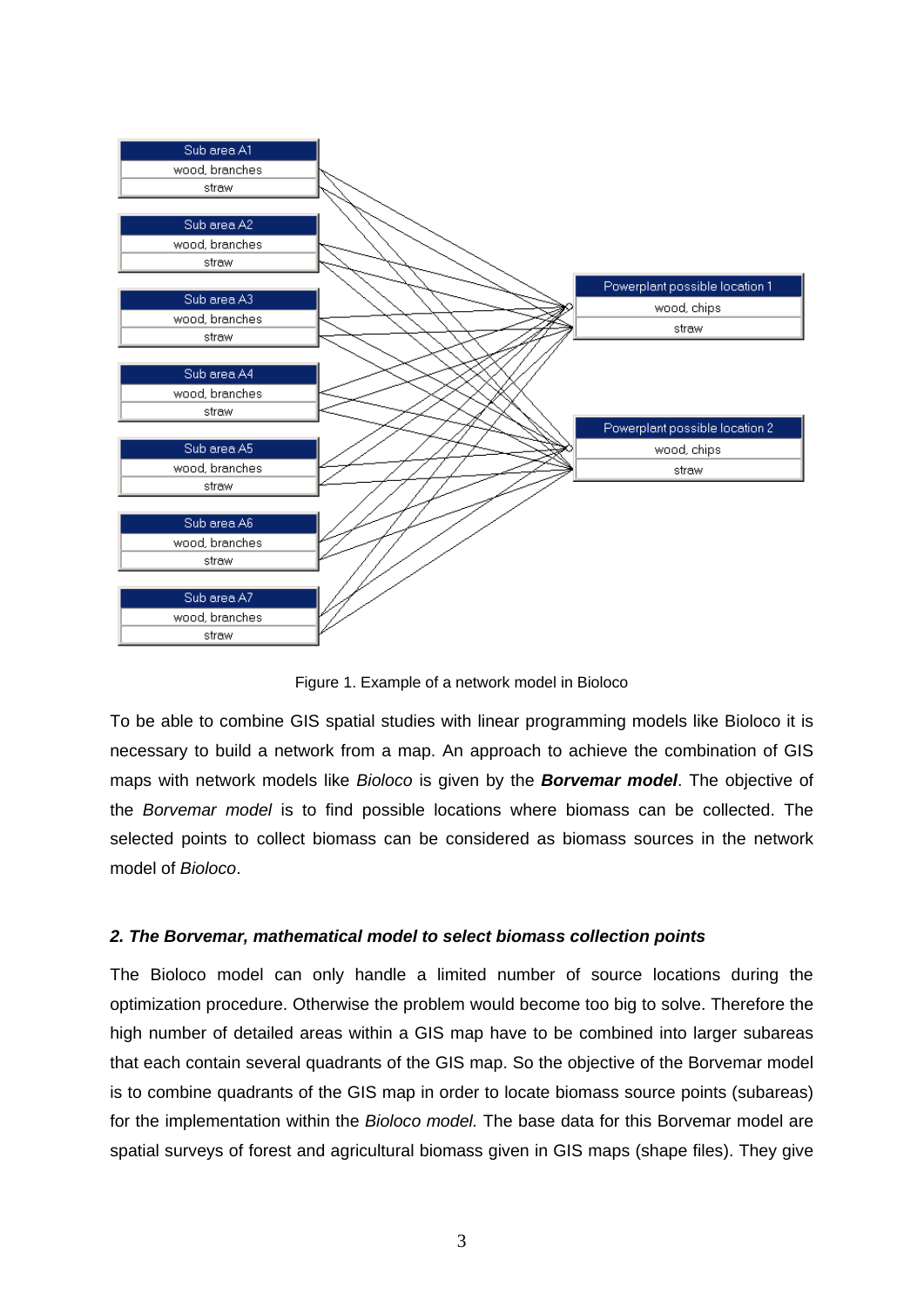information about the specie and plants per hectare of food-biomass that also supply streams of residual biomass. Thus energy-biomass production maps are obtained. Previous to this calculation several studies have quantified the potential of available biomass coming from different agricultural and forest systems. Different coefficients of productivity of residual biomass coming from pruning of fruit trees, renewals of fruit trees and straw from cereals have been calculated according to specie, variety and system of cultivation. The limits of the studied area should be defined in advance for example a country (like Holland or Spain), a province or a region. Other cartographic data (shape files) to implement the model are a net of transportation, orography, hydrology, urban areas and administrative limits.

*Bioloco* defines the different types of biomass  $b \in \{a, b, ..., z\}$ . These energy-biomass production maps are overlapped with a grid 1 km x 1 km in the studied area (Figure 2). The quadrants are named  $a_{ij}$  /  $i \in \{1, \ldots, n\}; j \in \{1, \ldots, m\}$ . They form a *n x m* matrix. The result is a grid where the total available biomass in every quadrant is known  $(m_{ii})$ . The ratios of every type of biomass in every quadrant are also known. Every *aij* has an associated vector of

$$
\text{ratios } \vec{r}_{ij} = (r_{ija}, r_{ijb}, \dots, r_{ijz}) / \sum_{h=1}^{z} r_{ijh} = 1
$$

The parameter  $r_{ij}$  is the ratio of biomass type *a* inside quadrant  $a_{ij}$ ; the parameter  $r_{ijb}$  is the ratio of biomass type b inside quadrant  $a_{ij}$ , etc. Also a harvesting or collecting cost vector  $\vec{H}$  = ( $H_a$ , $H_b$ ,......, $H_z$ ) is defined. The parameter  $H_a$  is the cost to harvest the biomass type *a*; the parameter  $H_b$  is the cost to harvest the biomass type *b* etc. The product  $\vec{H} \cdot \vec{r}_{ij}$  is the harvesting cost for all biomass of the quadrant  $a_{ij}$  ( $\vec{H}\cdot\vec{r}_{ij}=H_a\cdot r_{ija}+H_b r_{iib}+......+H_z r_{iiz}$ ) Figure 2 is a digital map obtained for the quantification of biomass of "La Hoya de Buñol"

county of C. Valenciana, Spain (IEE, 2006).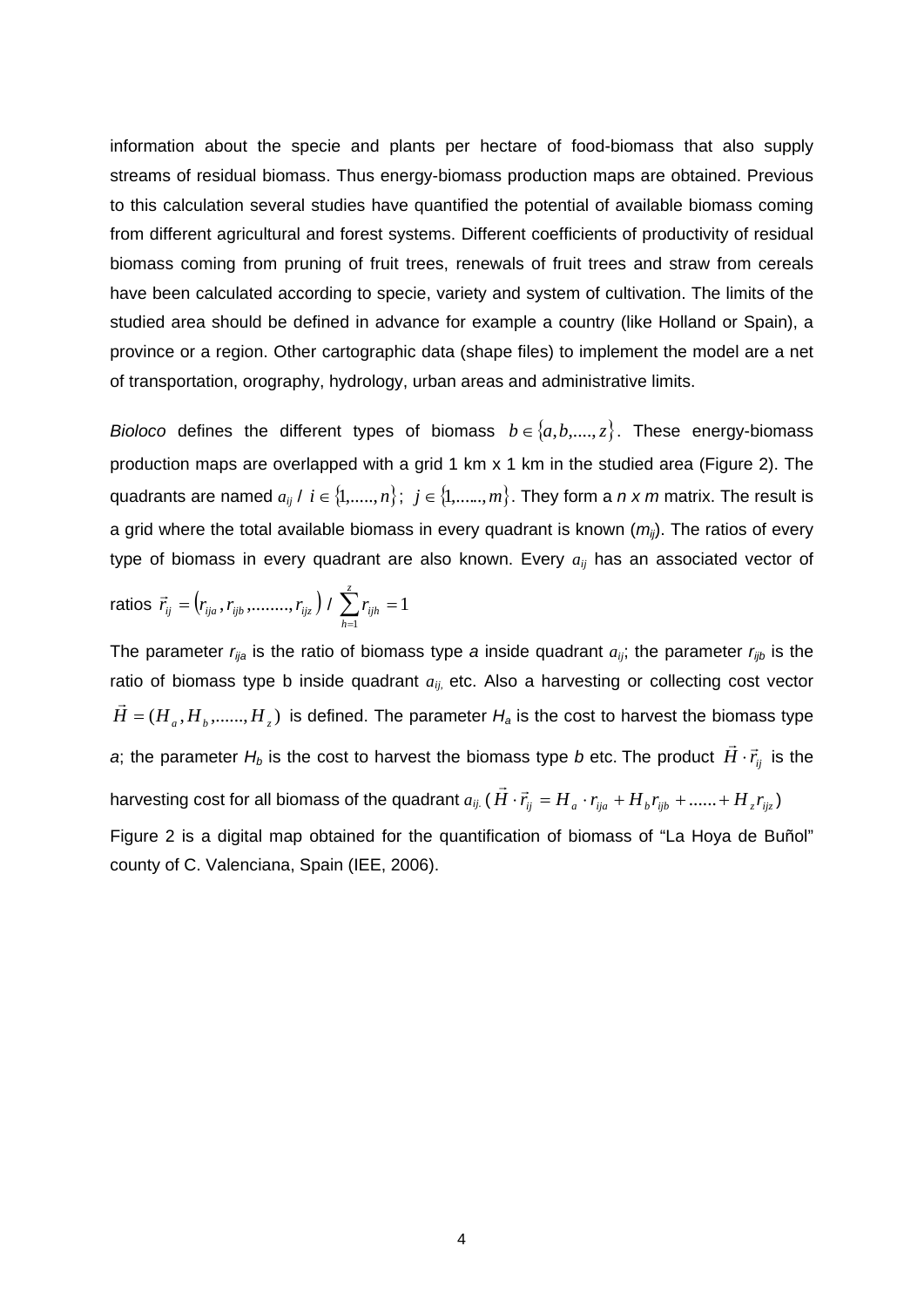

Figure 2. Grids with quantified biomass of "Hoya de Buñol" county (C. Valenciana, Spain).

The grids should be connected by the network communications. The connection among all *n* x *m* quadrants of the studied area is defined by the road network. Every quadrant is associated to one point of the road network. This connection is carried out by means of the tool Network Analyst. A distance parameter  $D(a_{ij}, a_{nm})$  can be defined that is the distance between the quadrant  $a_{ij}$  and  $a_{nm}$  by the road that connects them. All distances  $D(a_{ij}, a_{nm})$ define a matrix *n* x *n.*

Another simplified method to connect the grids is to calculate the *Euclidean distances* between every quadrant centre, and multiply this value for a parameter called *CR* "curvature of the road" that can vary between 1,1 and 1,8 (IEE, 2006).

$$
D(a_{ij}, a_{nm}) = CR \cdot \sqrt{(X_{ij} - X_{nm})^2 + (Y_{ij} - Y_{nm})^2}
$$
 (1)

While all the quadrants are possible origin of biomass, only some of them can be the location of a production facility (e.g. a power plant) for the transformation of biomass. Urban areas, lakes, rivers, slope areas, roads, electric lines, airports and others should not be considered. Therefore the quadrants that are located in these areas are deleted.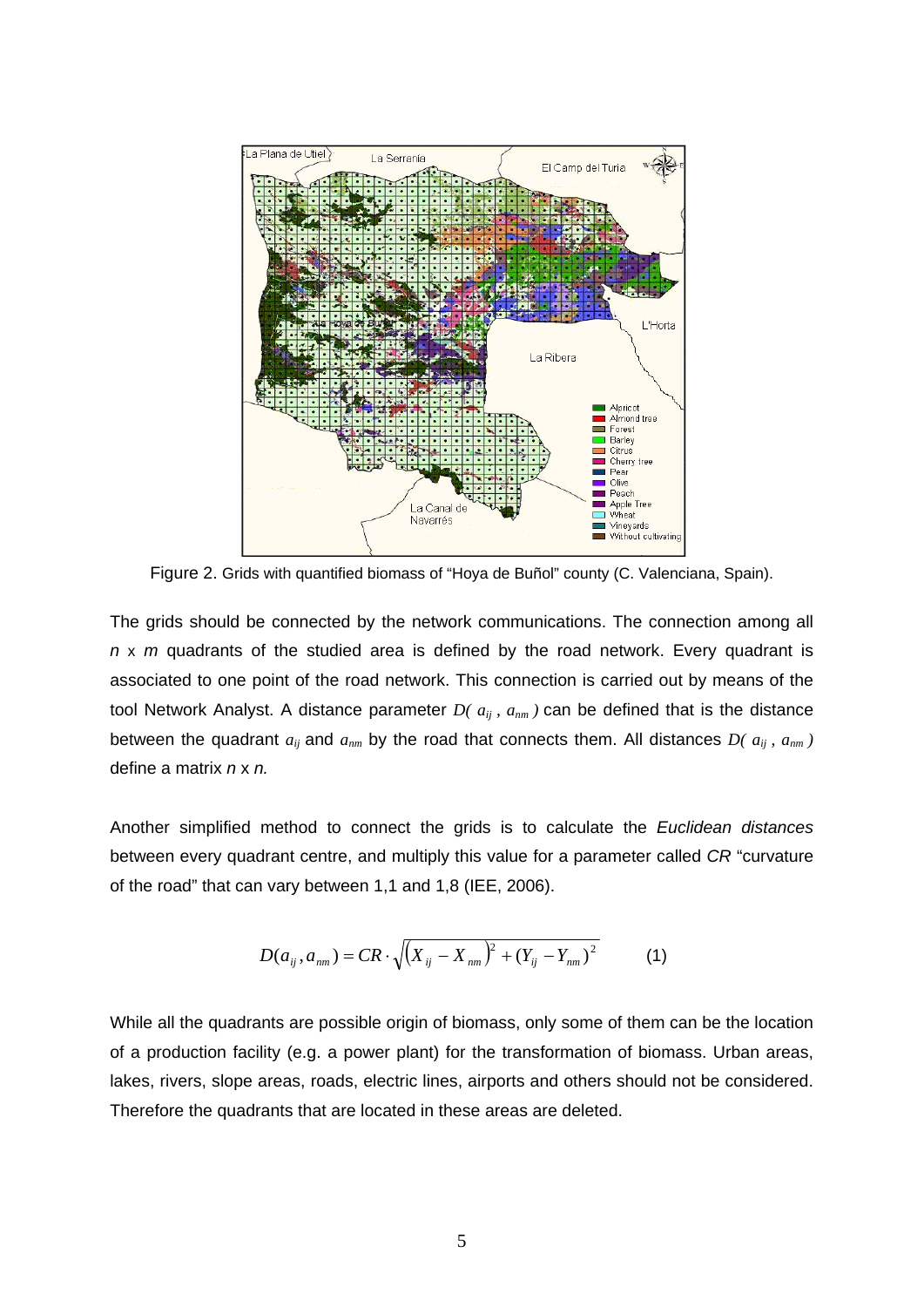Now the main problem when connecting the GIS Map to the optimization model is to concentrate the biomass of the area in few points of collection, which will then be analyzed by the *Bioloco model.* Every collection point is associated a sub-area that contains one or more quadrants *aij*. Criteria for the selection of biomass sources (sub areas) will be the following:

- a minimum productivity of the type of available biomass is required ( parameter Qt );
- the cost to harvest and collection should be minimal.

To select the different sub-areas  $\{A_1, A_2, \dots A_n\}$  within the *n x m* matrix it is necessary to follow *n* iterations. First the description of the steps within an iteration are described in this section. Then an example is given in section 3.

#### Iteration 1:

**Step 1.** Every quadrant  $a_{ij}$  is checked to find those that have a specific type of available biomass greater that  $Q_t$  located inside a radius  $R$  (e.g.  $R = 60$  km).

$$
D(a_{ij}, a_{nm}) < R
$$
\n
$$
\sum_{i,j}^{n,m} m(a_{ij}, a_{nm}) > Q_t \qquad \text{to 6 bionass (selected types)}
$$

Where  $m(a_{ij}, a_{nm})$  is biomass of the selected type to transport from every quadrant  $a_{nm}$ *to*  $a_{ij}$  /  $D(a_{ij}, a_{nm}) < R$ 

**Step 2.** The quadrants, that have the previous conditions, are selected.

**Step 3**. For every quadrant  $a_{ii}$  selected, the cost to harvest and collect all available biomass from all other  $a_{nm}$  to  $a_{ij}$  is calculated /  $D(a_{ij}, a_{nm}) < R$ . The cost is obtained by the equation (2).

$$
C_{ij} = \frac{\sum_{ij}^{nm} [m(a_{ij}, a_{nm}) \cdot \vec{H} \cdot \vec{r}_{nm}] + \sum_{ij}^{nm} \frac{m(a_{ij}, a_{nm})}{CT} \cdot CF_i + \sum_{ij}^{nm} \frac{D(a_{ij}, a_{nm}) \cdot m(a_{ij}, a_{nm})}{CT} \cdot CV}{\sum_{ij}^{nm} m(a_{ij}, a_{nm})}
$$
(2)

Where  $CF_i$  are the fixed costs of transportation ( $E$ travel). This includes the operator costs during the loading time (3 - 4 hour); *CV* are the variable costs of transportation (€/km). It includes fuel consumption and operator costs; *CT* is the transport capacity (e.g. 5 t/travel)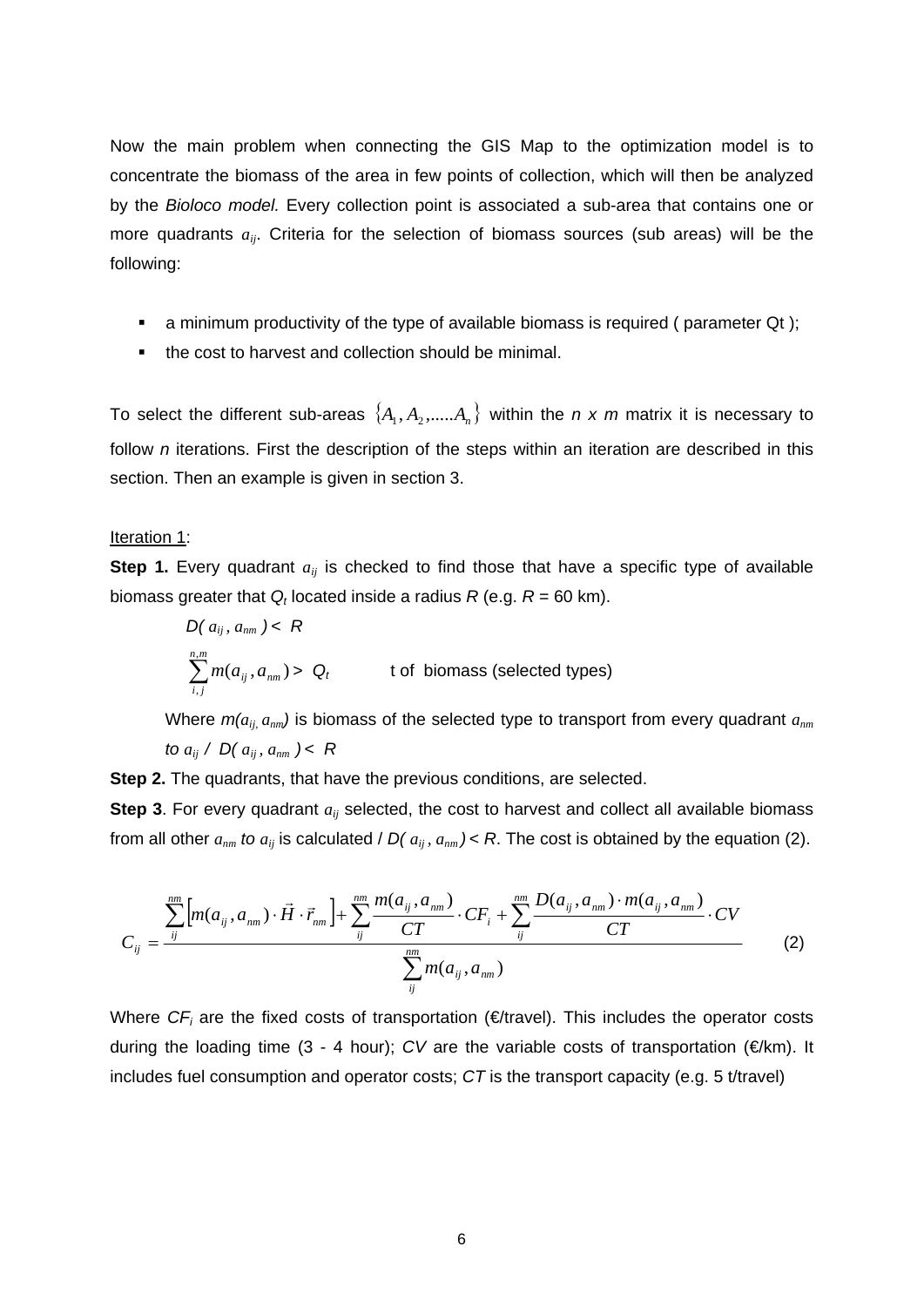**Step 4.** All the quadrants  $a_{ij}$  are ordered according to their costs. The quadrant  $a_{ij}$  with the lowest costs is selected. Thus the first sub-area A1 is formed with all  $a_{nm}$  /  $D(a_{ij}, a_{nm}) < R$ and *Cij* minimum.

# Iteration 2

**Step 1.** All remaining quadrants  $a_{ij}$  are checked to find those that have available biomass greater that  $Q_t$ , around a radius  $R I a_{ij} \notin A_1$ 

**Step 2.** The quadrants, that have the previous conditions, are selected.

**Step 3**. For every *aij* selected, the cost to harvest and collect all available biomass from *anm to*   $a_{ij}$  is calculated /  $D(a_{ij}, a_{nm})$  < R. The cost is obtained by the equation (2).

**Step 4.** All the quadrants  $a_{ij}$  are ordered according to their costs. The quadrant  $a_{ij}$  with the lowest costs is selected. Thus the **second sub-area A2** is formed with all  $a_{nm}$  /  $D(a_{ij}, a_{nm}) < R$ and *Cij* minimum.

**…….** 

#### Iteration n

**Step 1.** Every quadrant  $a_{ij}$  is checked to find those that have available biomass greater that *Q*, around a radius *R***I**  $a_{ii} \notin A_1 \cup A_2 \cup \dots \cup A_{n-1}$ 

Follow step 2-4.

## *3. Example of calculation*

Figure 2 shows a hypothetical grid (10 x 10) of an area where the available biomass in every quadrant is known. Every quadrant represents an area of 1 x 1 km. The number inside every quadrant represents the amount of tonnes of biomass that can be collected from it.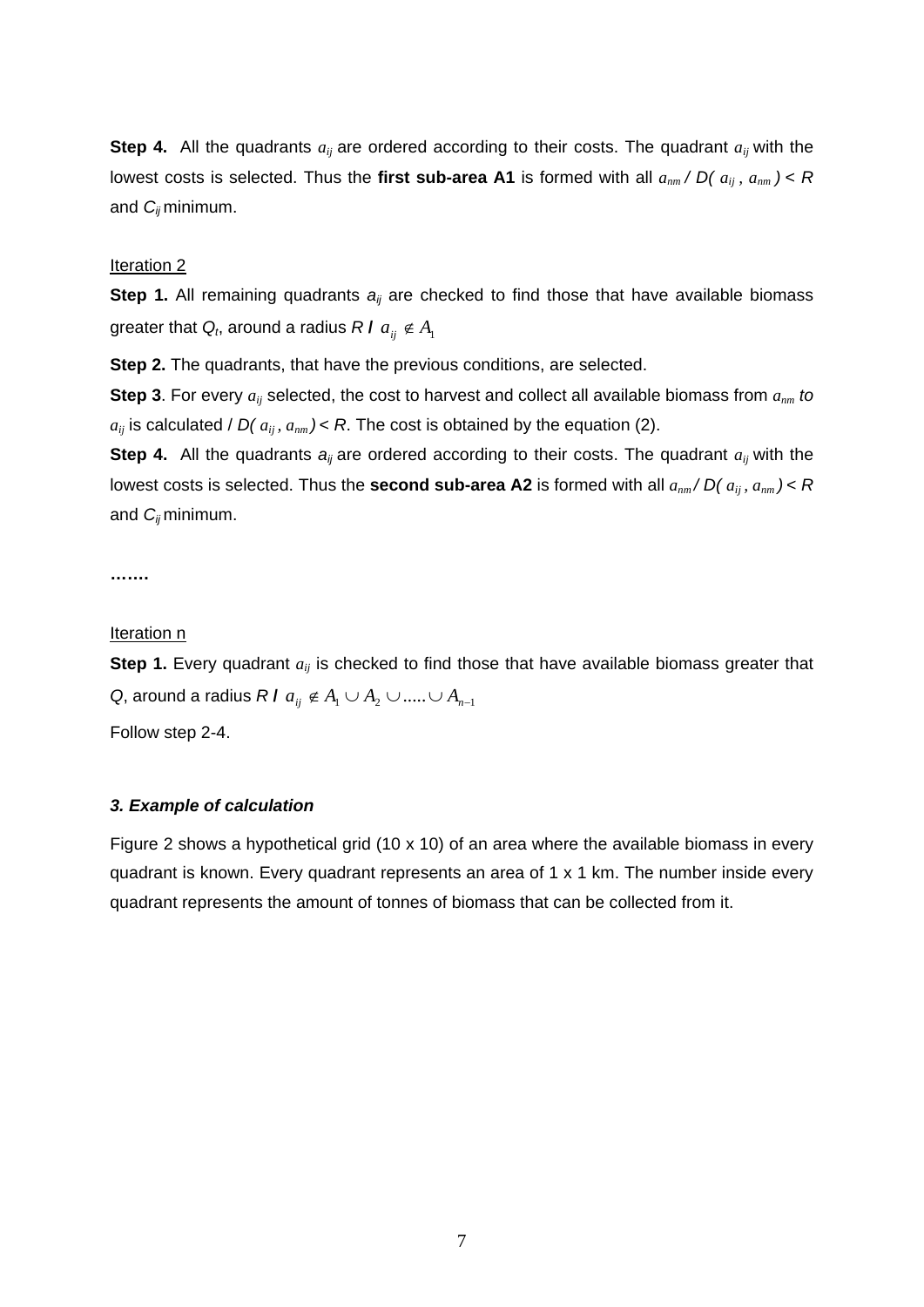| 9.46 | 2.69 | 7.70 | 3.09 | 4.49 | 7.21 | 6.89 | 2.85 | 9.81 | 6.19 |
|------|------|------|------|------|------|------|------|------|------|
| 5.90 | 8.13 | 6.66 | 9.88 | 3.05 | 9.29 | 3.47 | 0.21 | 2.92 | 8.14 |
| 1.75 | 8.90 | 6.32 | 6.15 | 9.78 | 1.62 | 1.96 | 4.70 | 4.42 | 7.94 |
| 2.31 | 0.61 | 1.32 | 1.74 | 3.71 | 1.40 | 1.55 | 4.50 | 2.68 | 6.77 |
| 2.72 | 8.55 | 3.59 | 1.10 | 2.04 | 8.66 | 3.19 | 0.46 | 1.29 | 9.93 |
| 0.10 | 0.18 | 4.65 | 1.58 | 3.31 | 2.92 | 9.34 | 6.75 | 1.47 | 5.54 |
| 5.99 | 0.25 | 1.62 | 3.18 | 7.15 | 8.38 | 9.74 | 7.46 | 3.42 | 5.48 |
| 0.83 | 9.56 | 6.95 | 4.13 | 8.38 | 7.83 | 8.47 | 0.51 | 1.12 | 3.05 |
| 3.92 | 0.68 | 1.83 | 5.42 | 4.36 | 1.89 | 1.07 | 7.32 | 9.98 | 7.01 |
| 4.52 | 5.16 | 5.23 | 5.67 | 6.45 | 4.99 | 1.39 | 0.04 | 1.31 | 3.87 |

Figure 3. Available biomass of type b in each quadrant 1 km x 1 km of a studied area in tonnes.

To select sub-areas a minimum productivity of 50 t/year of biomass type b is defined, that should be available to perform feasible collecting operations. A maximum distance to do collecting operations is fixed to 2 km ( $R = 2$  km). According to iteration 1, step 1 of the Borvemar calculation model, every quadrant  $a_{ij}$  is checked to find those that have more than 50 tonnes of biomass type b available around it with a radius less than 2 km. The distances are normally defined by a matrix generated according to the road transportation net, but in this example we have used the Euclidean distances. For every quadrant the area to check is defined by Figure 4.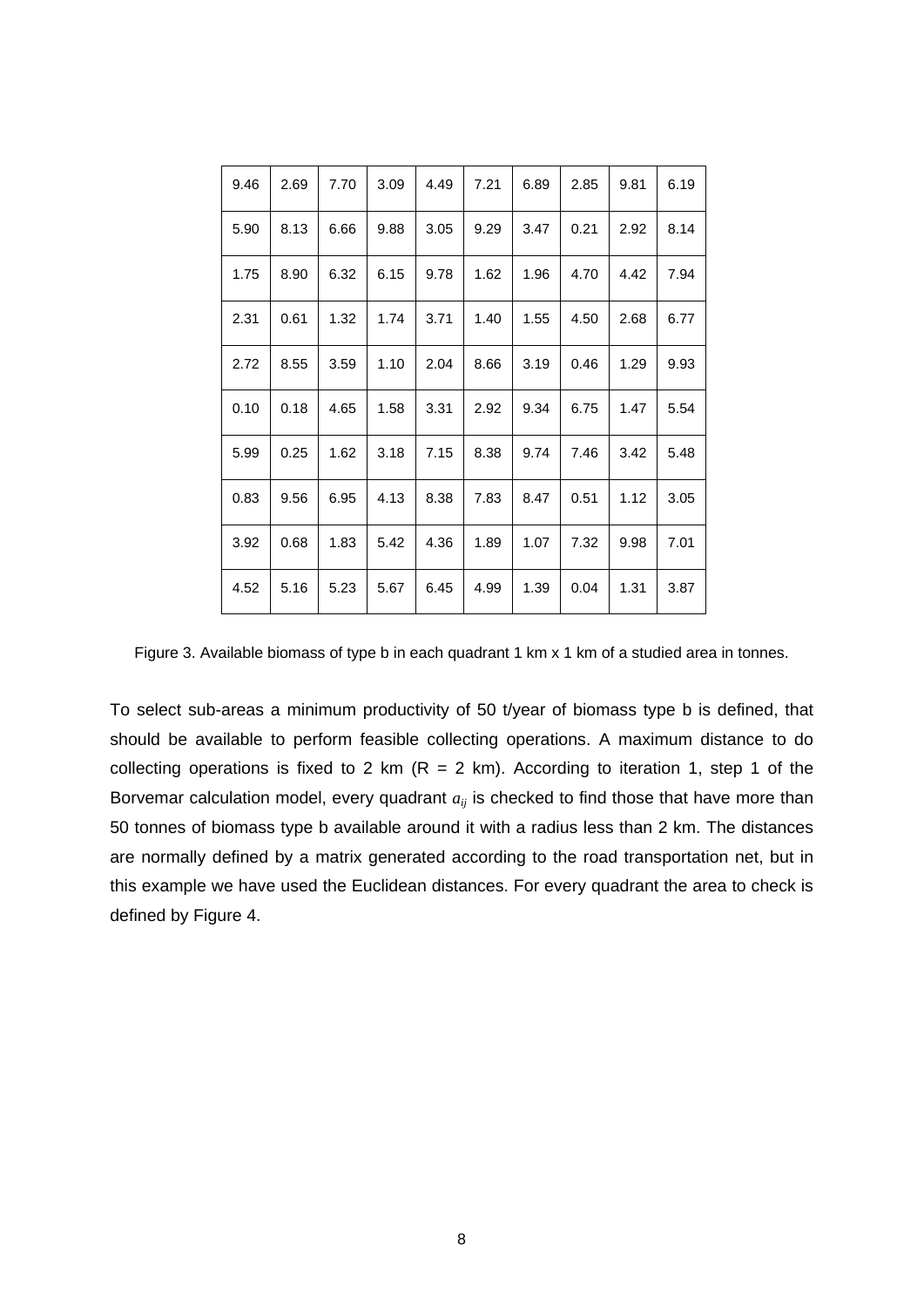| 9,46  | 2,69 | 7,70 | 3,09 | 4,49 | 7,21 | 6,89  | 2,85 | 9,81 | 6,19 |
|-------|------|------|------|------|------|-------|------|------|------|
| 5,90  | 8,13 | 6,66 | 9,88 | 3,05 | 9,29 | 3,47  | 0,21 | 2,92 | 8,14 |
| 1,75  | 8,90 | 6,32 | 6,15 | 9,78 | 1,62 | 1,96  | 4,70 | 4,42 | 7,94 |
| 2,31  | 0,61 | 1,32 | 1,74 | 3,71 | 1.40 | 1,55  | 4,50 | 2,68 | 6,77 |
| 2,72  | 8,55 | 3,59 | 1,10 | 2,04 | 8,66 | 3,19  | 0,46 | 1,29 | 9.93 |
| 0, 10 | 0,18 | 4,65 | 1,58 | 3,31 | 2,92 | 9,34  | 6,75 | 1,47 | 5,54 |
| 5,99  | 0,25 | 1,62 | 3,18 | 7.15 | 8,38 | 9.74. | 7,46 | 3.42 | 5,48 |
| 0,83  | 9,56 | 6.95 | 4,13 | 8,38 | 7,83 | 8,47  | 0,51 | 1,12 | 3,05 |
| 3,92  | 0.68 | 1,83 | 5,42 | 4,36 | 1,89 | 1,07  | 7,32 | 9,08 | 7,01 |
| 4,52  | 5,16 | 5,23 | 5,67 | 6,45 | 4,99 | 1,39  | 0,04 | 1,31 | 3,87 |

Quadrants separated of  $a_{ij}$ <br>lower than 2 km

 $a_{ij}$ 

| Distances to $a_{ij}$ |  |  |
|-----------------------|--|--|
|-----------------------|--|--|

| 4,5 | 4,0            | 3.5  | 3,0 | 3,5 | 4,0 | 4,5 |
|-----|----------------|------|-----|-----|-----|-----|
| 4,0 | 3,0            | 2,5  | 2,0 | 2,5 | 3,0 | 4,0 |
| 3,5 | 2,5            | 1.5  | 1.0 | 1.5 | 2,5 | 3,5 |
| 3,0 | $\overline{2}$ |      | 0   | 1.0 | 2,0 | 3,0 |
| 3,5 | 2,5            | 1,5  | 1.0 | 1,5 | 2,5 | 3,5 |
| 4,0 | 3              | 2,5  | 2,0 | 2.5 | 3.0 | 4,0 |
| 4,5 | 6,45           | 4,99 | 3,0 | 3,5 | 4,0 | 4,5 |

Figure 4. Area closer to *aij* than 2 km.

In Table 1 the tonnes of available biomass for every possible sub-area are shown.

| 35.62 | 52.53 | 58.43 | 50.92 | 61.38 | 41.96 | 46.19 | 44.25 | 41.43 | 37.86 |
|-------|-------|-------|-------|-------|-------|-------|-------|-------|-------|
| 45.80 | 68.01 | 69.79 | 76.28 | 68.40 | 59.26 | 45.73 | 59.17 | 53.33 | 46.40 |
| 46.10 | 59.30 | 72.55 | 63.33 | 61.44 | 62.56 | 52.98 | 39.29 | 55.34 | 53.70 |
| 32.17 | 46.14 | 55.64 | 49.23 | 45.44 | 52.37 | 47.25 | 39.88 | 48.64 | 51.21 |
| 25.81 | 34.31 | 36.04 | 49.59 | 50.17 | 47.69 | 53.80 | 61.98 | 50.42 | 41.56 |
| 25.59 | 39.41 | 36.40 | 37.21 | 64.41 | 72.29 | 71.70 | 56.58 | 54.94 | 43.70 |
| 25.17 | 42.55 | 50.68 | 56.12 | 64.62 | 86.71 | 76.21 | 69.91 | 55.80 | 44.48 |
| 32.80 | 41.11 | 52.73 | 67.67 | 75.91 | 69.81 | 72.88 | 66.75 | 56.59 | 39.97 |
| 32.49 | 44.35 | 54.53 | 54.18 | 59.18 | 65.94 | 57.58 | 47.56 | 38.69 | 39.13 |
| 20.33 | 36.56 | 41.91 | 43.25 | 43.79 | 33.69 | 32.92 | 30.48 | 32.04 | 25.26 |

Table 1. Amount biomass that is available within 2 km radius around every  $a_{ij}$  in tonnes

The considered logistical cost have been the following:

- harvesting-collection costs, *H=* 2 €/t;
- fixed costs of the transportation, *CF=* 0.5 €/travel;
- variable costs of the transportation, *CV=* 1.5 €/km;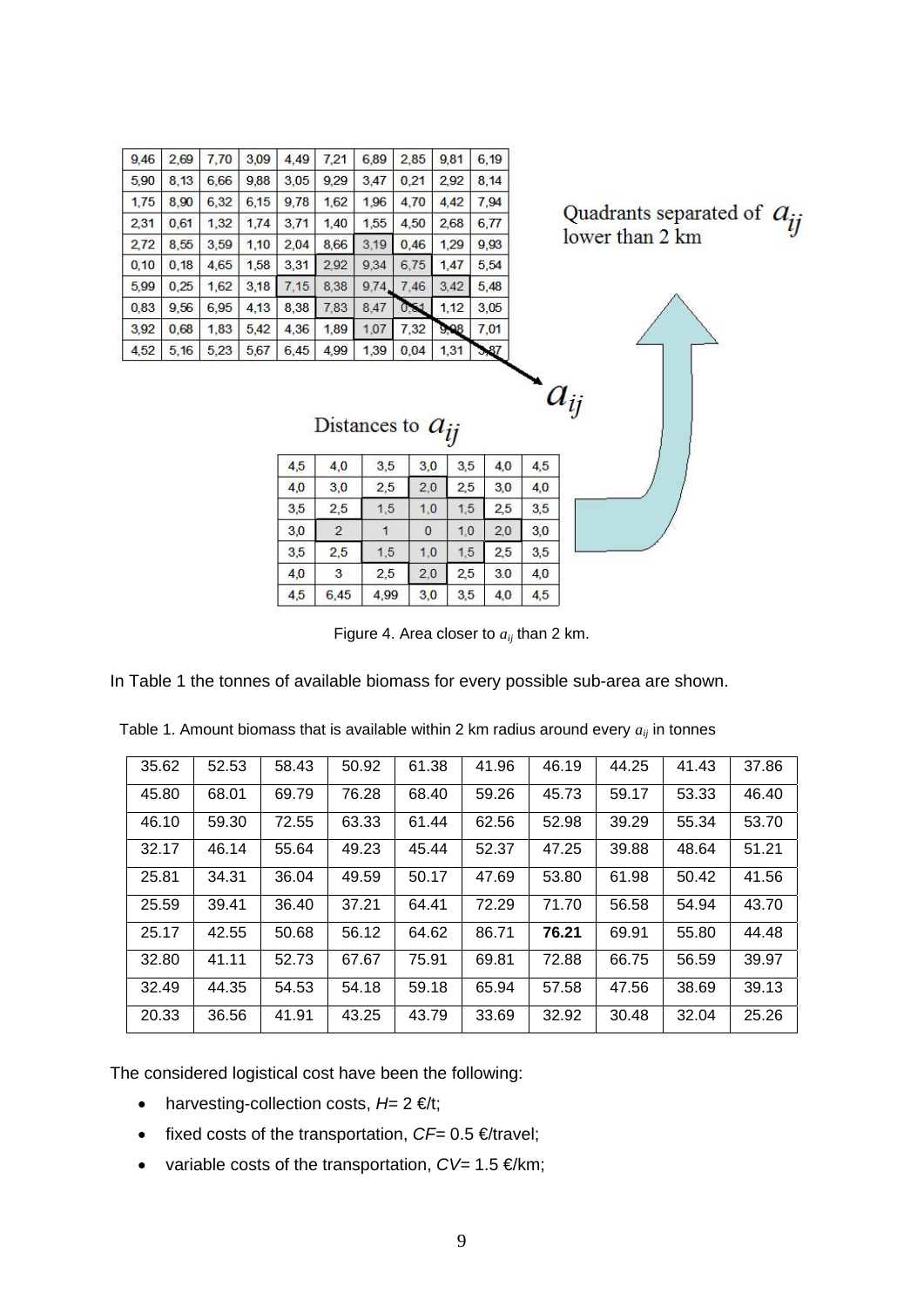• transport capacity,  $CT = 5$  t/travel.

The cost per ton of biomass to transport to every subarea centre can be seen in Table 2

| 2.434 | 2.489 | 2.511 | 2.505 | 2.544 | 2.426 | 2.492 | 2.525 | 2.441 | 2.448 |
|-------|-------|-------|-------|-------|-------|-------|-------|-------|-------|
| 2.458 | 2.466 | 2.460 | 2.492 | 2.487 | 2.470 | 2.480 | 2.569 | 2.479 | 2.438 |
| 2.537 | 2.484 | 2.510 | 2.476 | 2.479 | 2.549 | 2.570 | 2.503 | 2.500 | 2.488 |
| 2.528 | 2.508 | 2.553 | 2.538 | 2.494 | 2.546 | 2.561 | 2.521 | 2.491 | 2.484 |
| 2.505 | 2.452 | 2.493 | 2.593 | 2.552 | 2.475 | 2.509 | 2.583 | 2.528 | 2.443 |
| 2.542 | 2.541 | 2.512 | 2.518 | 2.556 | 2.507 | 2.475 | 2.482 | 2.527 | 2.492 |
| 2.485 | 2.530 | 2.546 | 2.526 | 2.487 | 2.495 | 2.455 | 2.505 | 2.537 | 2.536 |
| 2.503 | 2.448 | 2.496 | 2.524 | 2.504 | 2.468 | 2.500 | 2.532 | 2.526 | 2.502 |
| 2.504 | 2.493 | 2.512 | 2.477 | 2.486 | 2.544 | 2.555 | 2.496 | 2.386 | 2.454 |
| 2.428 | 2.506 | 2.513 | 2.481 | 2.484 | 2.500 | 2.577 | 2.546 | 2.478 | 2.450 |

Table 2. Collecting cost per ton of biomass in every possible sub-area.



Figure 5. Sub-area A1 coming from iteration 1

The subarea with a quantity of available biomass higher than 50 t/year with the lowest cost is defined by the quadrant  $a_{77}$ , which is shown in Figure 5. Please note that although there are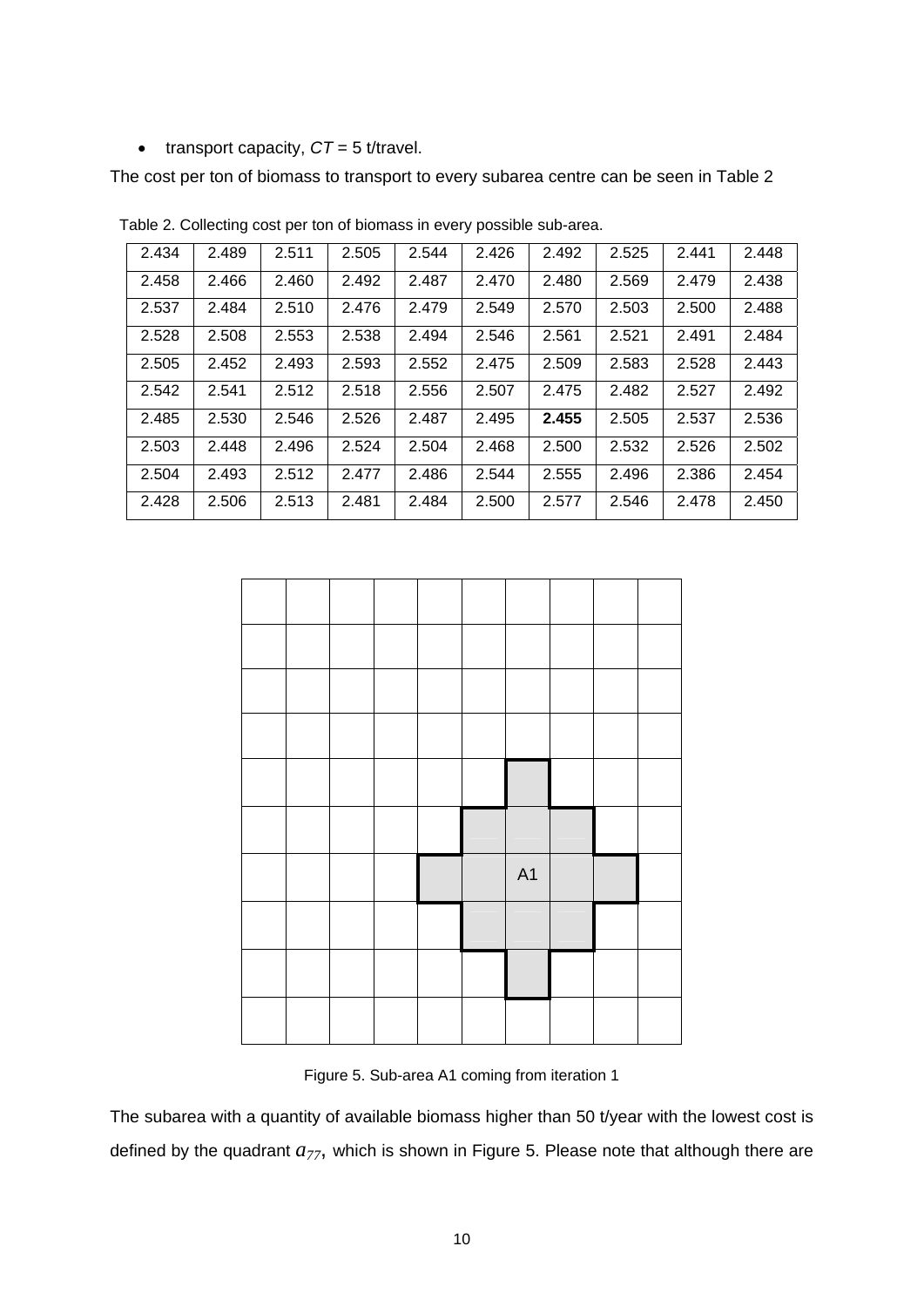quadrants with lower costs than  $a_{77}$  these have less than 50 t/year available. The quantity of available biomass of type b in the subarea A1 is 76.21 t/year, and the collecting costs are 2.455 €/t.

| 9.46 | 2.69 | 7.70 | 3.09 | 4.49 | 7.21 | 6.89 | 2.85 | 9.81 | 6.19 |
|------|------|------|------|------|------|------|------|------|------|
| 5.90 | 8.13 | 6.66 | 9.88 | 3.05 | 9.29 | 3.47 | 0.21 | 2.92 | 8.14 |
| 1.75 | 8.90 | 6.32 | 6.15 | 9.78 | 1.62 | 1.96 | 4.70 | 4.42 | 7.94 |
| 2.31 | 0.61 | 1.32 | 1.74 | 3.71 | 1.40 | 1.55 | 4.50 | 2.68 | 6.77 |
| 2.72 | 8.55 | 3.59 | 1.10 | 2.04 | 8.66 |      | 0.46 | 1.29 | 9.93 |
| 0.10 | 0.18 | 4.65 | 1.58 | 3.31 |      | -    |      | 1.47 | 5.54 |
| 5.99 | 0.25 | 1.62 | 3.18 |      |      | -    |      | ۰    | 5.48 |
| 0.83 | 9.56 | 6.95 | 4.13 | 8.38 |      |      |      | 1.12 | 3.05 |
| 3.92 | 0.68 | 1.83 | 5.42 | 4.36 | 1.89 | -    | 7.32 | 9.98 | 7.01 |
| 4.52 | 5.16 | 5.23 | 5.67 | 6.45 | 4.99 | 1.39 | 0.04 | 1.31 | 3.87 |

In order to carry out iteration 2 the quadrants of subarea A1 are deleted from the grid of Figure 3, which leads to Figure 6.

Figure 6. Available biomass in each quadrant 1 km x 1 km for doing the iteration 2

In Table 3, the tonnes of available biomass for every possible sub-area in iteration 2 are recalculated.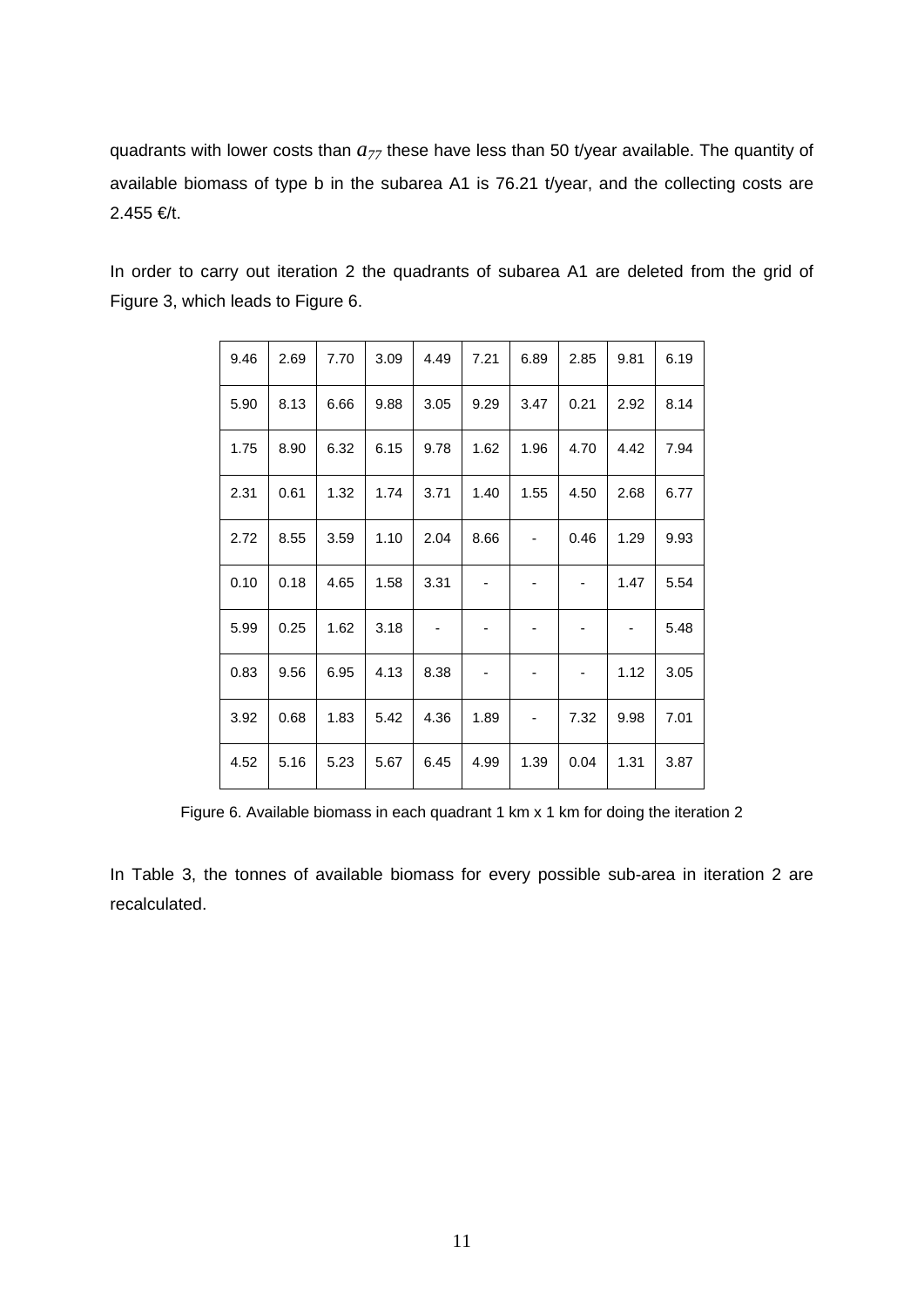| 35.62 | 52.53 | 58.43 | 50.92 | 61.38 | 41.96 | 46.19 | 44.25 | 41.43 | 37.86 |
|-------|-------|-------|-------|-------|-------|-------|-------|-------|-------|
| 45.80 | 68.01 | 69.79 | 76.28 | 68.40 | 59.26 | 45.73 | 59.17 | 53.33 | 46.40 |
| 46.10 | 59.30 | 72.55 | 63.33 | 61.44 | 62.56 | 49.80 | 39.29 | 55.34 | 53.70 |
| 32.17 | 46.14 | 55.64 | 49.23 | 45.44 | 46.27 | 34.73 | 29.94 | 48.64 | 51.21 |
| 25.81 | 34.31 | 36.04 | 49.59 | 36.92 | 23.87 | 21.87 | 35.25 | 37.06 | 41.56 |
| 25.59 | 39.41 | 36.40 | 27.14 | 36.62 | 17.00 | 15.47 | 13.26 | 27.97 | 33.53 |
| 25.17 | 42.55 | 43.53 | 40.59 | 28.61 | 25.43 | 0.00  | 15.85 | 27.92 | 33.60 |
| 32.80 | 41.11 | 52.73 | 52.68 | 44.08 | 23.76 | 20.10 | 21.51 | 36.73 | 36.04 |
| 32.49 | 44.35 | 54.53 | 54.18 | 43.13 | 40.21 | 29.97 | 30.06 | 33.70 | 39.13 |
| 20.33 | 36.56 | 41.91 | 43.25 | 43.79 | 24.79 | 23.39 | 28.91 | 32.04 | 25.26 |

Table 3. Biomass that is available inside of 2 km radius around every  $a_{ii}$  in the iteration 2

Following the iterations 1, 2, 3 and 4 defined by the Borvemar method leads to the four subareas (collection points A1, A2, A3 and A4) that are shown in Figure 7.



Figure 7. Sub-areas A1, A2, A3 and A4 coming from iteration 1-4 of the Borvemar model.

In order to carry out the iteration 5 the sub-areas A1, A2, A3 and A4 are deleted in the grid of Figure 3.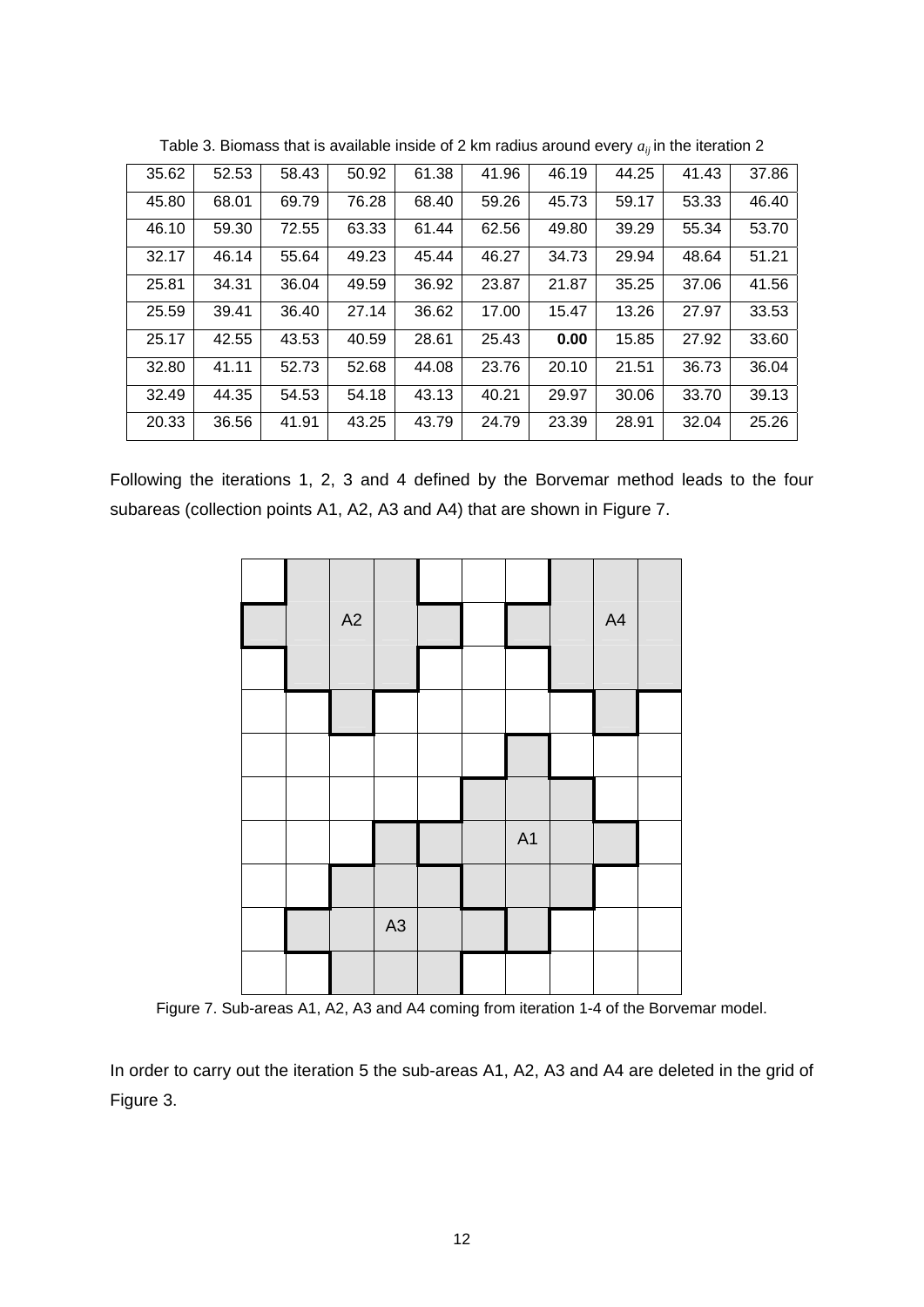| 9.46 |      |      |      | 4.49 | 7.21 | 6.89                         |      |                          |      |
|------|------|------|------|------|------|------------------------------|------|--------------------------|------|
|      |      |      | -    | -    | 9.29 |                              |      |                          |      |
| 1.75 |      | ۰    | -    | 9.78 | 1.62 | 1.96                         |      | -                        |      |
| 2.31 | 0.61 |      | 1.74 | 3.71 | 1.40 | 1.55                         | 4.50 |                          | 6.77 |
| 2.72 | 8.55 | 3.59 | 1.10 | 2.04 | 8.66 | $\qquad \qquad \blacksquare$ | 0.46 | 1.29                     | 9.93 |
| 0.10 | 0.18 | 4.65 | 1.58 | 3.31 |      |                              |      | 1.47                     | 5.54 |
| 5.99 | 0.25 | 1.62 |      |      |      | -                            |      | $\overline{\phantom{a}}$ | 5.48 |
| 0.83 | 9.56 |      |      |      |      |                              |      | 1.12                     | 3.05 |
| 3.92 |      | -    | -    | -    | -    | $\qquad \qquad \blacksquare$ | 7.32 | 9.98                     | 7.01 |
| 4.52 | 5.16 |      |      |      | 4.99 | 1.39                         | 0.04 | 1.31                     | 3.87 |

Figure 8. Available biomass in each quadrant 1 km x 1 km for doing the iteration 5

In Table 4, the tonnes of available biomass for every possible sub-area in iteration 5 are shown.

| 11.21 | 9.46  | 13.95 | 11.70 | 37.66 | 29.51 | 29.85 | 14.10 | 6.89  | 0.00  |
|-------|-------|-------|-------|-------|-------|-------|-------|-------|-------|
| 13.52 | 11.82 | 0.00  | 25.30 | 36.10 | 42.65 | 28.53 | 22.64 | 0.00  | 6.77  |
| 16.85 | 13.23 | 17.47 | 17.95 | 36.04 | 45.19 | 37.00 | 10.10 | 14.52 | 16.71 |
| 16.04 | 21.46 | 26.27 | 25.56 | 34.93 | 46.27 | 23.88 | 17.94 | 25.98 | 28.03 |
| 25.81 | 24.08 | 28.39 | 38.94 | 36.92 | 23.87 | 21.87 | 27.87 | 29.97 | 30.94 |
| 25.59 | 39.41 | 24.94 | 19.82 | 25.06 | 17.00 | 15.47 | 13.26 | 25.29 | 33.53 |
| 25.17 | 31.74 | 27.43 | 12.52 | 8.55  | 11.98 | 0.00  | 15.85 | 27.92 | 33.60 |
| 25.16 | 27.52 | 16.91 | 12.75 | 3.31  | 4.99  | 9.83  | 21.51 | 36.73 | 36.04 |
| 29.97 | 24.23 | 20.26 | 0.00  | 4.99  | 13.70 | 23.73 | 28.17 | 33.70 | 39.13 |
| 14.42 | 23.15 | 9.68  | 10.16 | 6.38  | 6.43  | 15.05 | 28.91 | 32.04 | 25.26 |

Table 4. Biomass that is available inside of 2 km radius around every  $a_{ij}$  in the iteration 5

Table 4 shows that no possible sub-area has a quantity of available biomass higher than 50 tonnes/year. Therefore, within the specified constraints, only four collecting sub-areas are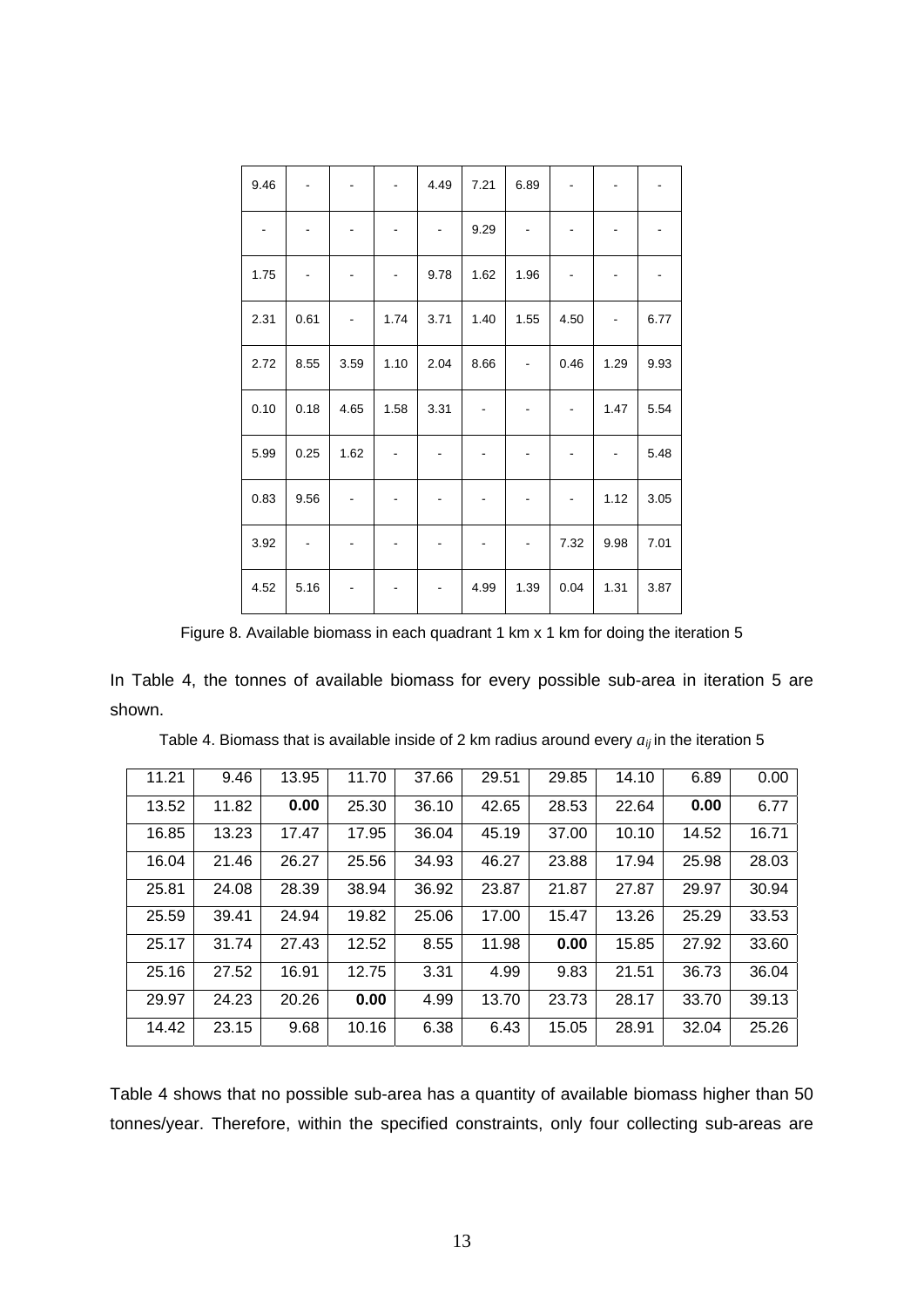selected and their centres are used as a source node by the *Bioloco model* to optimize logistics operations. Each sub-area has the following values:

- Sub-area A1 has 76.21 t/year of available biomass with collecting costs 2.455  $\epsilon/t$ .
- Sub-area A2 has 69.79 t/year of available biomass with collecting costs 2.460  $\epsilon/t$ .
- Sub-area A3 has 54.18 t/year of available biomass with collecting costs 2.477  $\epsilon/t$ .
- Sub-area A4 has 53.33 t/year of available biomass with collecting costs 2.479  $\infty$ /t.

The total amount of biomass selected according to the specified restrictions by the Borvemar algorithm is 253.51 t/year, and the average costs are 2.466  $\in$ /t.

#### *4. Extensions to the method*

The main disadvantage of the *Borvemar model* is that it might exclude a lot of quadrants, so that they will not be selected by the algorithm to collect biomass from. In the example the available biomass of 52% of the quadrants is not mobilized. To overcome this problem several options are available:

Option 1: Repeat the calculation process several times with different values for the minimum amount of biomass and the maximum distances to do the collecting operations. For example  $Q<sub>b</sub> = 40$  t/year and R = 3 km. The results of the calculations with these parameters is shown in Figure 9a. It can be noted that the percentage of quadrants with non-mobilized biomass has significantly decreased until 7%. So a modification of the algorithm could be to find a procedure that selects the optimum value for Q and R in order to maximize the number of quadrants mobilized. However this still has to be developed.

Option 2: After the last iteration with a certain value for Q and R it is possible to do further calculations for the quadrants that are not allocated with a lower value for the minimum amount of biomass and the maximum distance to do new collecting operations. In this case, some smaller sub-areas appear together with the large sub-areas selected filling in the gaps that were left by the first calculation process. For example after the first calculation process, sub-areas with  $Q_b = 20$  t/year and R=1 km were checked. The results (extra subareas A5-A8) are shown in Figure 9b.

Option 3: A extension buffer with a selected thickness can be applied to add more quadrants around the already selected sub-areas. The quadrants that can be added to the sub-areas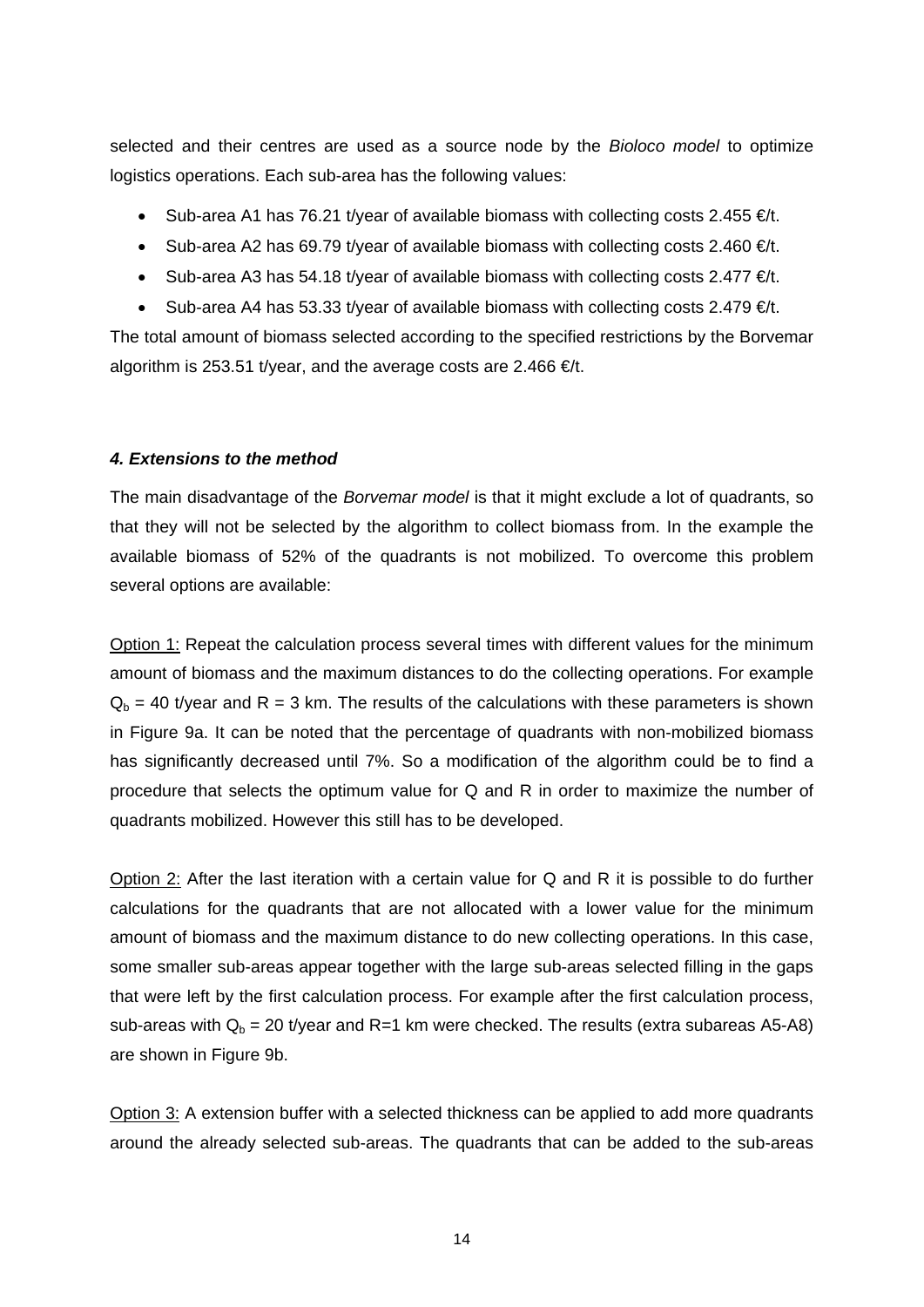|      |    |      |     | A5            |      |    |                        |               |               |     |               |    |    |      |
|------|----|------|-----|---------------|------|----|------------------------|---------------|---------------|-----|---------------|----|----|------|
|      |    |      |     |               |      |    |                        |               |               |     | $\mathsf{A}7$ |    |    |      |
| A6   |    |      |     |               |      |    |                        | $A2$          |               |     |               |    | AA |      |
|      |    |      |     |               |      |    |                        |               |               |     |               |    |    |      |
|      |    |      |     |               |      | A4 |                        |               |               |     |               |    |    |      |
|      |    |      |     |               |      |    |                        |               |               |     |               |    |    | $A5$ |
|      |    |      |     |               |      |    |                        |               |               |     |               |    |    |      |
| $A7$ |    |      |     | $\mathsf{A2}$ |      |    |                        |               |               |     |               | A1 |    |      |
|      |    |      |     |               |      |    |                        |               |               |     |               |    |    |      |
|      |    |      |     |               |      |    | $\mathsf{A}\mathsf{B}$ |               |               |     |               |    |    |      |
|      |    |      |     |               |      | A1 |                        |               | A3            |     |               |    | A6 |      |
|      |    |      | A3  |               |      |    |                        |               |               |     |               |    |    |      |
|      |    |      | (a) |               |      |    |                        |               |               | (b) |               |    |    |      |
|      |    |      |     |               |      |    |                        |               |               |     |               |    |    |      |
|      | A2 |      |     |               | $A4$ |    |                        | $\mathsf{A2}$ |               |     |               |    | AA |      |
|      |    |      |     |               |      |    |                        |               |               |     |               |    |    |      |
|      |    |      |     |               |      |    |                        |               |               |     |               |    |    |      |
|      |    |      |     |               |      |    |                        |               |               |     |               |    |    |      |
|      |    |      |     |               |      |    |                        |               |               |     |               |    |    |      |
|      |    |      |     |               |      |    |                        |               |               |     |               |    |    |      |
|      |    |      |     | A1            |      |    |                        |               |               |     |               | A1 |    |      |
|      |    |      |     |               |      |    |                        |               |               |     |               |    |    |      |
|      |    | $A3$ |     |               |      |    |                        |               | $\mathsf{A}3$ |     |               |    |    |      |
|      |    |      |     |               |      |    |                        |               |               |     |               |    |    |      |
|      |    |      | (c) |               |      |    |                        |               |               |     | (d)           |    |    |      |

are allocated according to the lowest transportation cost related to the respective concentration points (Figure 9c and 9d).

Figure 9. (a) Obtained sub-areas when Q= 40 t/year and R=3 km; (b) Obtained sub-areas in a first calculation with Q= 40 t/year and R=2 km, and obtained subareas in a second calculation with Q= 20 t/year and R=1 km; (c) Buffer of 1 km carried out to the sub-areas A1, A2, A3 and A4 obtained with Q= 50t/year and R=2 km; (d) Buffer of 2 km carried out to the sub-areas A1, A2, A3 and A4 with Q= 50t/year and R=2 km